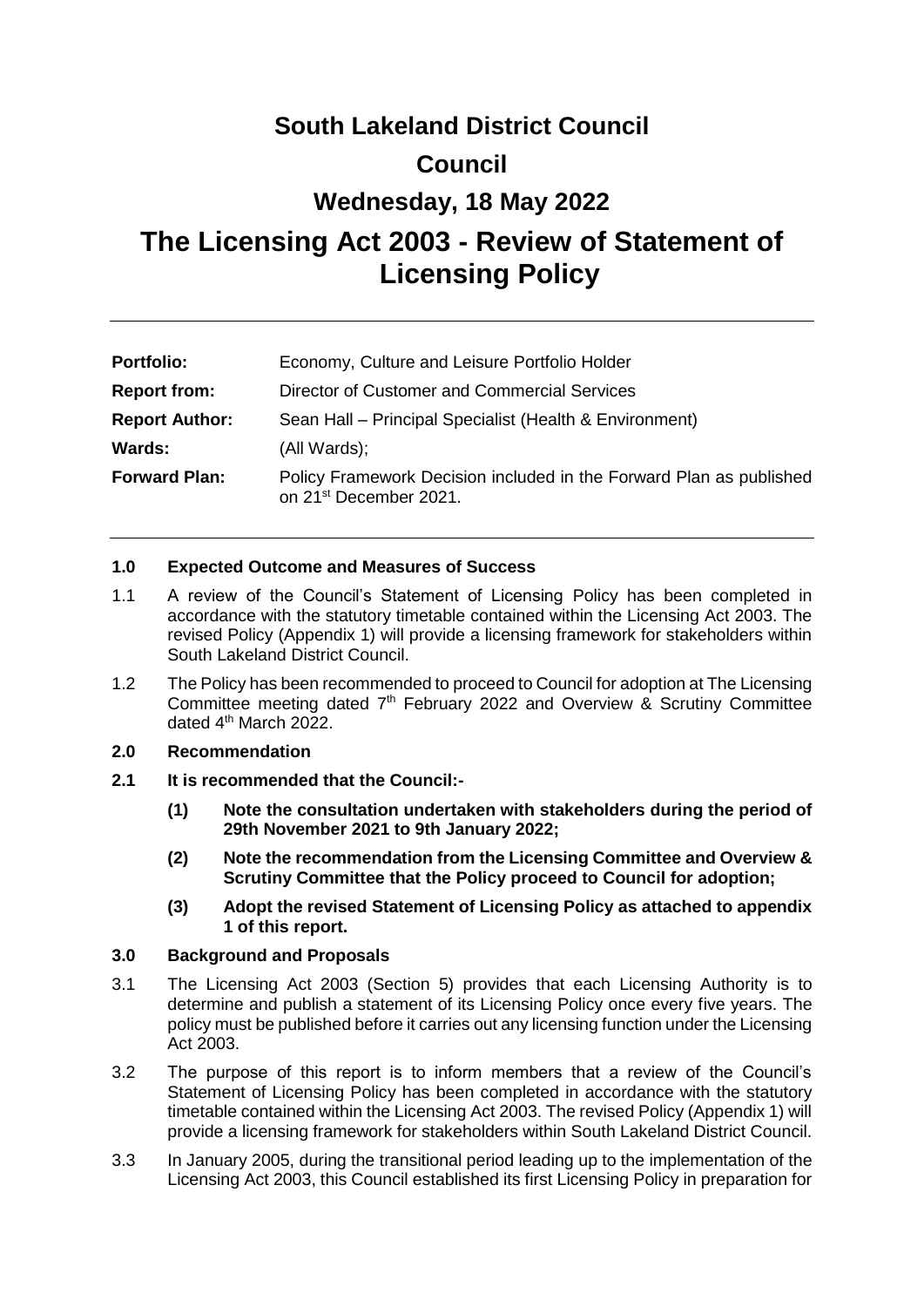receiving applications for premises licences later that year. In December 2010 and December 2015, the Council reviewed its existing policy and adopted a revised Statement of Licensing Policy.

- 3.4 The Statement of Licensing Policy is part of the Corporate Budget and Policy Framework and therefore requires approval by Full Council. Following public consultation, further details of which are contained at 5.0 of this report, the draft Policy was approved by members of the Licensing Committee at its meeting on  $7<sup>th</sup>$  February 2022, and recommended to proceed to Council for adoption. The draft policy was also approved by members of the Overview & Scrutiny Committee at its meeting on  $4<sup>th</sup>$ March 2022, and recommended to proceed to Council for adoption.
- 3.5 The current Licensing Policy is dated 2016 to 2021 and was continued for a 12 month period by Council in March 2021 due to unforeseen pressures on key stakeholders as a result of the Covid pandemic.
- 3.6 The draft Statement of Licensing Policy, attached at appendix 1 of this report closely follows the guiding principles set out in both the Licensing Act 2003 and Revised guidance issued under section 182 of Licensing Act 2003, published in April 2018. The Statement sets out the basis on which decisions under the Licensing Act 2003 will be made and strives to achieve a local balance between the commercial interest of the licensing trade and the communities they serve and affect.
- 3.7 There have been no key changes to existing licensing legislation since the previous version of this policy was formally adopted. Thus, the changes recommended in this review have updated reference to local government reorganisation at paragraph 1.15 of the policy, updated best practice guidance (appendix 3), and updated the list of consultees (appendix 4).
- 3.8 The impending changes brought about by the Local Government Reorganisation within Cumbria is likely to require further review and consolidation of respective authorities existing Statement of Licensing Policies in due course.

| Appendix No. | <b>Name of Appendix</b>                   |
|--------------|-------------------------------------------|
|              | Draft Statement of Licensing Policy       |
|              | Health & Sustainability Impact Assessment |
|              | <b>Equality Impact Assessment</b>         |
|              | Response to the consultation              |

### **4.0 Appendices Attached to this Report**

#### **5.0 Consultation**

- 5.1 Following approval by The Licensing Committee on 29th November 2021, a formal six week consultation period commenced with key stakeholders (listed in appendix 4 of the revised policy). The consultation was also available on the Councils website and a notice placed in the Westmorland Gazette and North West Mail advertising the consultation to the public.
- 5.2 The consultation concluded on 9th January 2022. One response was received, which was responded to by the Licensing Authority. A copy of the response is at Appendix 4.
- 5.3 As a result of the consultation and consideration of the response which was received, no amendments have been made to the draft policy.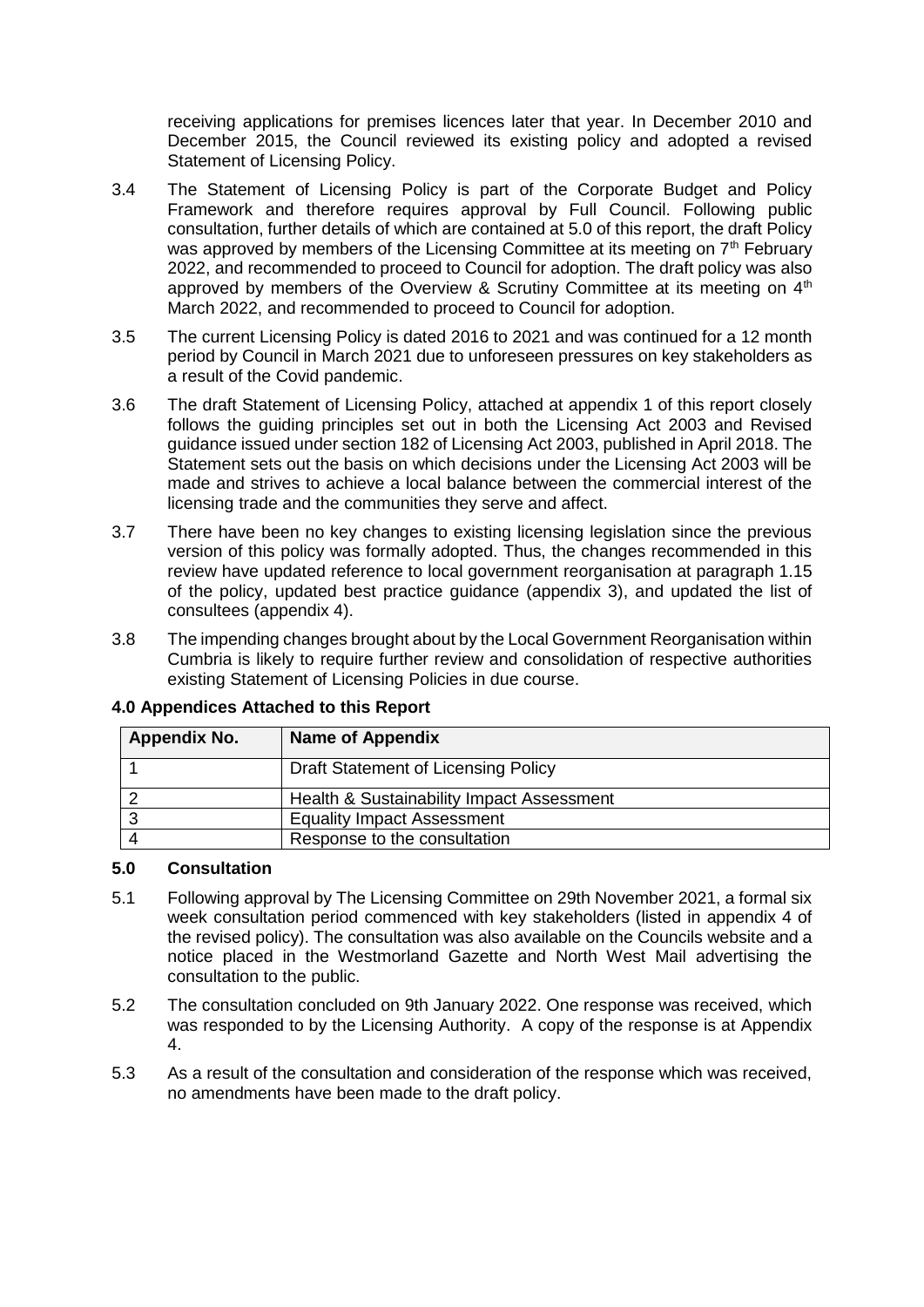#### **6.0 Alternative Options**

6.1 There are no alternative options recommended. The Council is under a statutory duty to review its Statement of Licensing Policy every 5 years and publish the approved policy document.

#### **7.0 Implications**

#### **Financial, Resources and Procurement**

7.1 There are no direct financial impacts associated with this report. Established revenue budgets have accommodated the costs of undertaking the consultation process.

#### **Human Resources**

7.2 There are no staffing implications; however any training and development needs will be identified through the appraisal and one to one process. Any training and development needs will be actioned.

#### **Legal**

- 7.3 Section 5 of the Licensing Act 2003 requires a Licensing Authority to prepare and publish a statement of its Licensing Policy at least every five years. Such a policy must be published before the Council carries out any function in respect of individual applications and notices made under the terms of the Licensing Act 2003. During the five year period, the Policy must be kept under review and the Licensing Authority may make any revisions to it as it considers appropriate, for instance in the light of feedback from the local community on whether the licensing objectives are being met. If the Licensing Authority determines and publishes its policy this way, a new five-year period commences on the date it is published.
- 7.3.1 When determining and publishing a statement of its Policy and licensing function, local authorities must have regards to the 'Revised Guidance issued under 182 of the Licensing Act 2003'. Where revisions to the guidance are made by the Secretary of State, it will be for South Lakeland District Council to determine whether revisions to its own Licensing Statement are appropriate, following the consultation as outlined in 5.
- 7.3.2 As detailed in 3.8 above, consideration will be required as part of the Local Government Reorganisation within Cumbria as to when a further review of the Statement of Licensing Policy will be required to ensure the new authority, commencing on the 1st April 2023, is compliant with the requirements of Section 5 of the Licensing Act 2003, see 3.2 above.

#### **Health and Sustainability Impact Assessment**

7.4 Have you completed a Health and Sustainability Impact Assessment? Yes (attached at Appendix 2)

|                                  |                               | <b>Positive</b> | <b>Neutral</b> | <b>Negative</b> | <b>Unknown</b> |
|----------------------------------|-------------------------------|-----------------|----------------|-----------------|----------------|
| <b>Environment</b><br>and Health | Greenhouse gases<br>emissions |                 |                |                 |                |
|                                  | <b>Air Quality</b>            |                 | χ              |                 |                |
|                                  | <b>Biodiversity</b>           |                 | x              |                 |                |
|                                  | Impacts of Climate<br>Change  |                 | X              |                 |                |

7.5 Summary of Health and Sustainability Impacts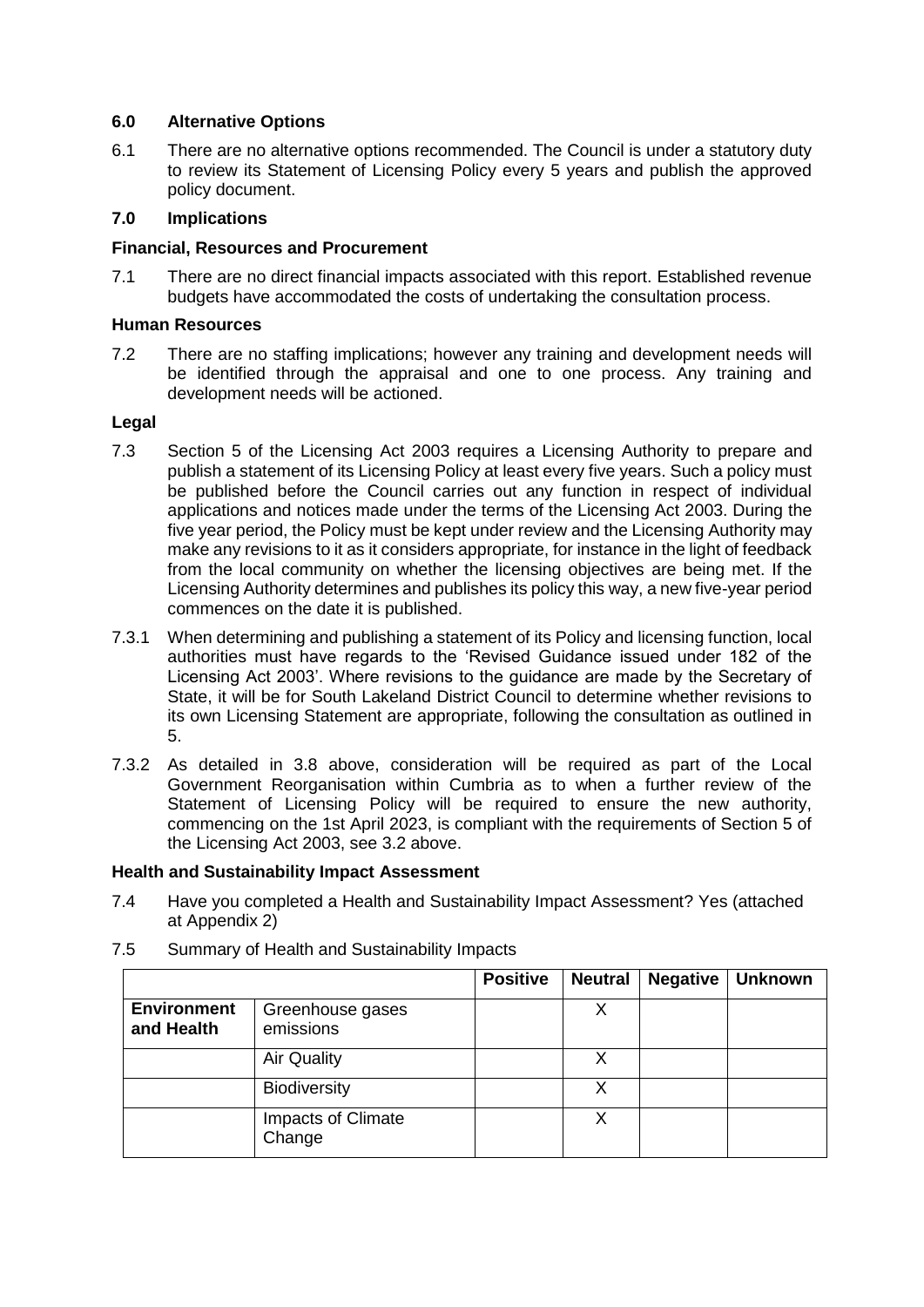|                                          | Reduced or zero<br>requirement for energy,<br>building space, materials<br>or travel |   | X            |  |
|------------------------------------------|--------------------------------------------------------------------------------------|---|--------------|--|
|                                          | <b>Active Travel</b>                                                                 |   | X            |  |
| <b>Economy and</b><br><b>Culture</b>     | Inclusive and sustainable<br>development                                             |   | $\mathsf{X}$ |  |
|                                          | Jobs and levels of pay                                                               |   | X            |  |
|                                          | Healthier high streets                                                               |   | X            |  |
|                                          | Culture, creativity and<br>heritage                                                  |   | X            |  |
| <b>Housing and</b><br><b>Communities</b> | Standard of housing                                                                  |   | X            |  |
|                                          | Access to housing                                                                    |   | $\mathsf{X}$ |  |
|                                          | Crime                                                                                | X |              |  |
|                                          | Social connectedness                                                                 |   | X            |  |

# **Equality and Diversity**

7.7 Summary of Equality and Diversity impacts

| Please indicate: $P =$ Positive impact; $0 =$ Neutral; N = Negative; Enter "X" |   |   |          |   |   |
|--------------------------------------------------------------------------------|---|---|----------|---|---|
| Age                                                                            | P | X | 0        |   | N |
| <b>Disability</b>                                                              | P |   | $\Omega$ | X | N |
| Gender reassignment (transgender)                                              | P |   | $\Omega$ | X | N |
| Marriage & civil partnership                                                   | P |   | $\Omega$ | X | N |
| <b>Pregnancy &amp; maternity</b>                                               | P |   | $\bf{0}$ | X | N |
| <b>Race/ethnicity</b>                                                          | P |   | $\Omega$ | X | N |
| <b>Religion or belief</b>                                                      | P |   | 0        | X | N |
| Sex/gender                                                                     | P |   | $\Omega$ | X | N |
| <b>Sexual orientation</b>                                                      | P |   | $\Omega$ | X | N |
| <b>Armed forces families</b>                                                   | P |   | 0        | X | N |
| <b>Rurality</b>                                                                | P |   | 0        | X | N |
| Socio-economic disadvantage                                                    | P |   | 0        | X | N |

| <b>Risk Management</b>                                                                                                                                                                                                                                                                                                                       | <b>Consequence</b> | <b>Controls required</b>                     |
|----------------------------------------------------------------------------------------------------------------------------------------------------------------------------------------------------------------------------------------------------------------------------------------------------------------------------------------------|--------------------|----------------------------------------------|
| Failure to review and publish a   In such circumstances, the   Procedures are in place to<br>revised Statement of Licensing   Council would be unable to   ensure that the Statement<br>Policy would constitute a properly fulfil its statutory of Licensing Policy is<br>contravention of the Licensing licensing responsibilities.<br>Act. |                    | reviewed<br>and<br>subsequently published in |

<sup>7.6</sup> Have you completed an Equality Impact Analysis? Yes (attached at Appendix 3)